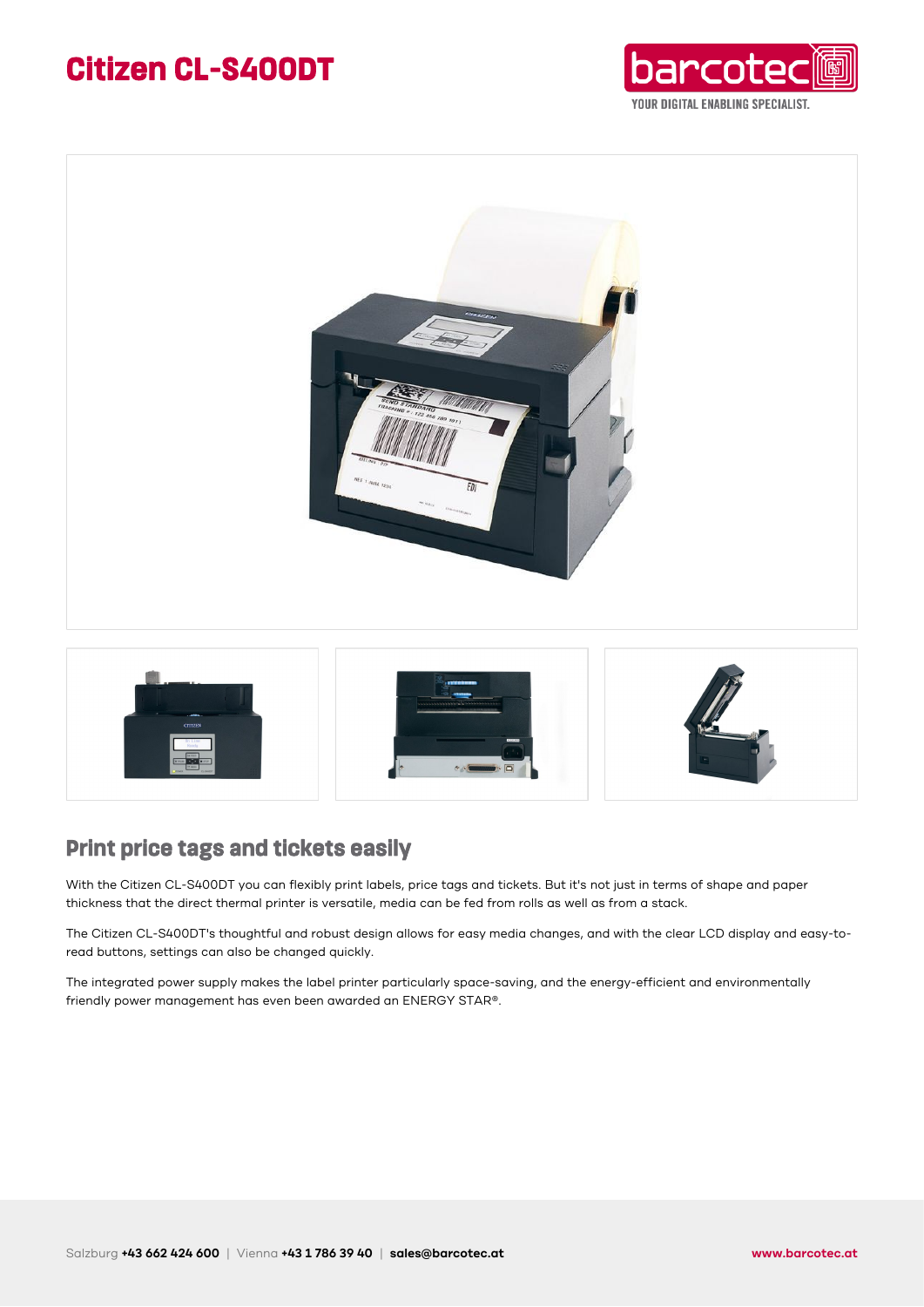## **Citizen CL-S400DT**



#### **Features**

**Printing technology**: Thermodirect

**Printing width** (max.): 4 inch (104 mm)

**Resolution**: 203 dpi

**Printing speed** (Max.): 150 mm/sec.

**Media width**: 19.5 to 118 mm

**Media thickness**: 0.06 to 0.25 mm

**Media types**: Roll and fold media, plain, die-cut and perforated, price labels, tickets

**Media sensor**: Transmissive, indent and black mark - Adjustable

**Incl. external roll holder**

**Operating systems**: Windows, Windows Server, Linux, macOS

**Printer languages**: Automatic switching Zebra ZPL-II and Datamax I-Class, DMX400, BASIC interpreter

**Connection**: USB 2.0, RS-232/serial, opt.: WLAN, LAN/Ethernet, parallel

**Dimensions** (W x L x H): 206 x 149 x 150 mm

**Weight**: 2.68 kg

### **Optional accessories**

**Peeler (dispensing edge)**

**Cutter**

**External roll holder 8 inch**

**Print head cleaning pen set**